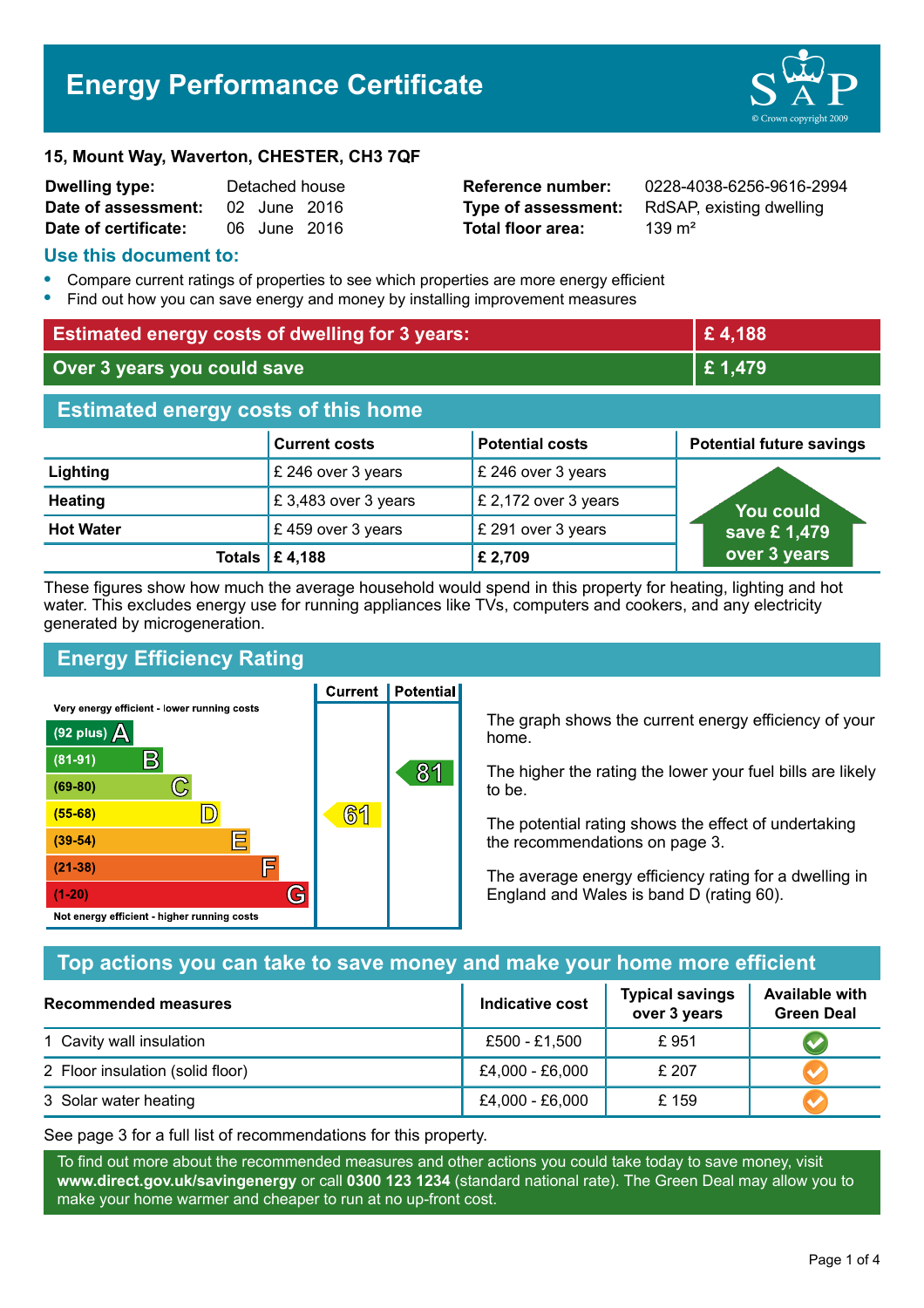#### **Summary of this home's energy performance related features**

| <b>Element</b>        | <b>Description</b>                             | <b>Energy Efficiency</b> |
|-----------------------|------------------------------------------------|--------------------------|
| Walls                 | Cavity wall, as built, no insulation (assumed) | ★★☆☆☆                    |
| Roof                  | Pitched, 300 mm loft insulation                | *****                    |
|                       | Pitched, limited insulation (assumed)          | ★☆☆☆☆                    |
| Floor                 | Solid, no insulation (assumed)                 |                          |
|                       | To unheated space, no insulation (assumed)     |                          |
| Windows               | Fully double glazed                            | ★★★☆☆                    |
| Main heating          | Boiler and radiators, mains gas                | ★★★★☆                    |
| Main heating controls | Programmer, room thermostat and TRVs           | ★★★★☆                    |
| Secondary heating     | None                                           |                          |
| Hot water             | From main system                               | ★★★★☆                    |
| Lighting              | Low energy lighting in 92% of fixed outlets    | *****                    |

Current primary energy use per square metre of floor area: 259 kWh/m² per year

The assessment does not take into consideration the physical condition of any element. 'Assumed' means that the insulation could not be inspected and an assumption has been made in the methodology based on age and type of construction.

See addendum on the last page relating to items in the table above.

#### **Low and zero carbon energy sources**

Low and zero carbon energy sources are sources of energy that release either very little or no carbon dioxide into the atmosphere when they are used. Installing these sources may help reduce energy bills as well as cutting carbon. There are none provided for this home.

## **Opportunity to benefit from a Green Deal on this property**

The Green Deal may enable owners and occupiers to make improvements to their property to make it more energy efficient. Under a Green Deal, the cost of the improvements is repaid over time via a credit agreement. Repayments are made through a charge added to the electricity bill for the property. To see which improvements are recommended for this property, please turn to page 3. You can choose which improvements you want to install and ask for a quote from an authorised Green Deal provider. They will organise installation by an authorised Green Deal installer. If you move home, the responsibility for paying the Green Deal charge under the credit agreement passes to the new electricity bill payer.

For householders in receipt of income-related benefits, additional help may be available.

To find out more, visit **www.direct.gov.uk/savingenergy** or call **0300 123 1234**.

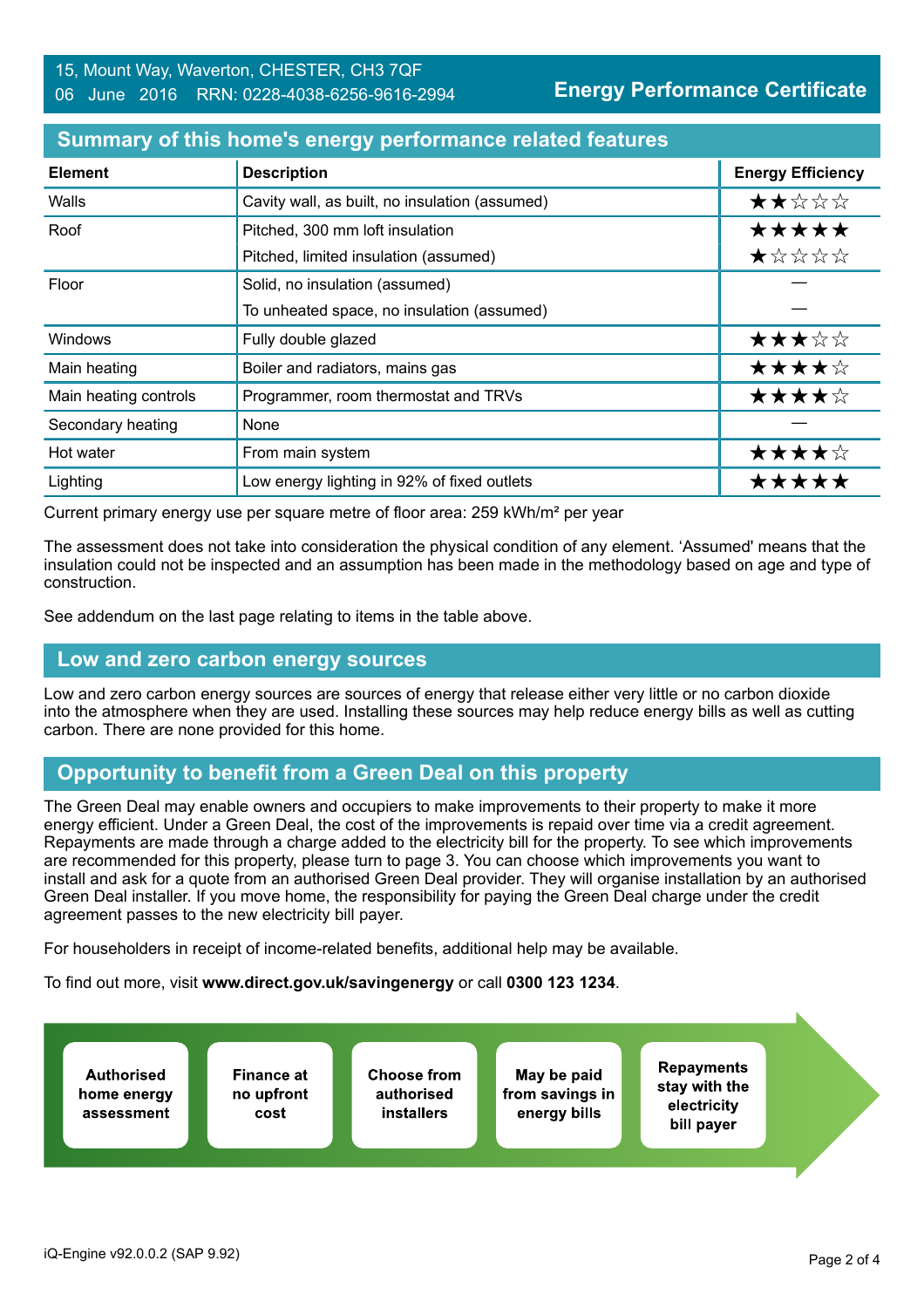#### 15, Mount Way, Waverton, CHESTER, CH3 7QF 06 June 2016 RRN: 0228-4038-6256-9616-2994

#### **Recommendations**

The measures below will improve the energy performance of your dwelling. The performance ratings after improvements listed below are cumulative; that is, they assume the improvements have been installed in the order that they appear in the table. Further information about the recommended measures and other simple actions you could take today to save money is available at **www.direct.gov.uk/savingenergy**. Before installing measures, you should make sure you have secured the appropriate permissions, where necessary. Such permissions might include permission from your landlord (if you are a tenant) or approval under Building Regulations for certain types of work.

Measures with a green tick are likely to be fully financed through the Green Deal since the cost of the measures should be covered by the energy they save. Additional support may be available for homes where solid wall insulation is recommended. If you want to take up measures with an orange tick  $\bullet$ , be aware you may need to contribute some payment up-front.

| <b>Recommended measures</b>        | <b>Indicative cost</b> | <b>Typical savings</b><br>per year | <b>Rating after</b><br>improvement | <b>Green Deal</b><br>finance |
|------------------------------------|------------------------|------------------------------------|------------------------------------|------------------------------|
| Cavity wall insulation             | £500 - £1,500          | £ 317                              | C69                                | $\blacktriangledown$         |
| Floor insulation (solid floor)     | £4,000 - £6,000        | £69                                | C71                                | $\blacktriangledown$         |
| Solar water heating                | £4,000 - £6,000        | £ 53                               | C72                                |                              |
| Replacement glazing units          | £1,000 - £1,400        | £ 54                               | C74                                |                              |
| Solar photovoltaic panels, 2.5 kWp | $£5,000 - £8,000$      | £ 266                              | <b>B81</b>                         |                              |

#### **Alternative measures**

There are alternative measures below which you could also consider for your home.

**•** External insulation with cavity wall insulation

## **Choosing the right package**

Visit **www.epcadviser.direct.gov.uk**, our online tool which uses information from this EPC to show you how to save money on your fuel bills. You can use this tool to personalise your Green Deal package. **Public services all in one place** part of the place of the place of the place

| <b>Green Deal package</b>          | <b>Typical annual savings</b> |
|------------------------------------|-------------------------------|
| Cavity wall insulation             | Total savings of £317         |
| Electricity/gas/other fuel savings | f0 / f317 / f0                |

Direct:

You could finance this package of measures under the Green Deal. It could **save you £317 a year** in energy costs, based on typical energy use. Some or all of this saving would be recouped through the charge on your bill.